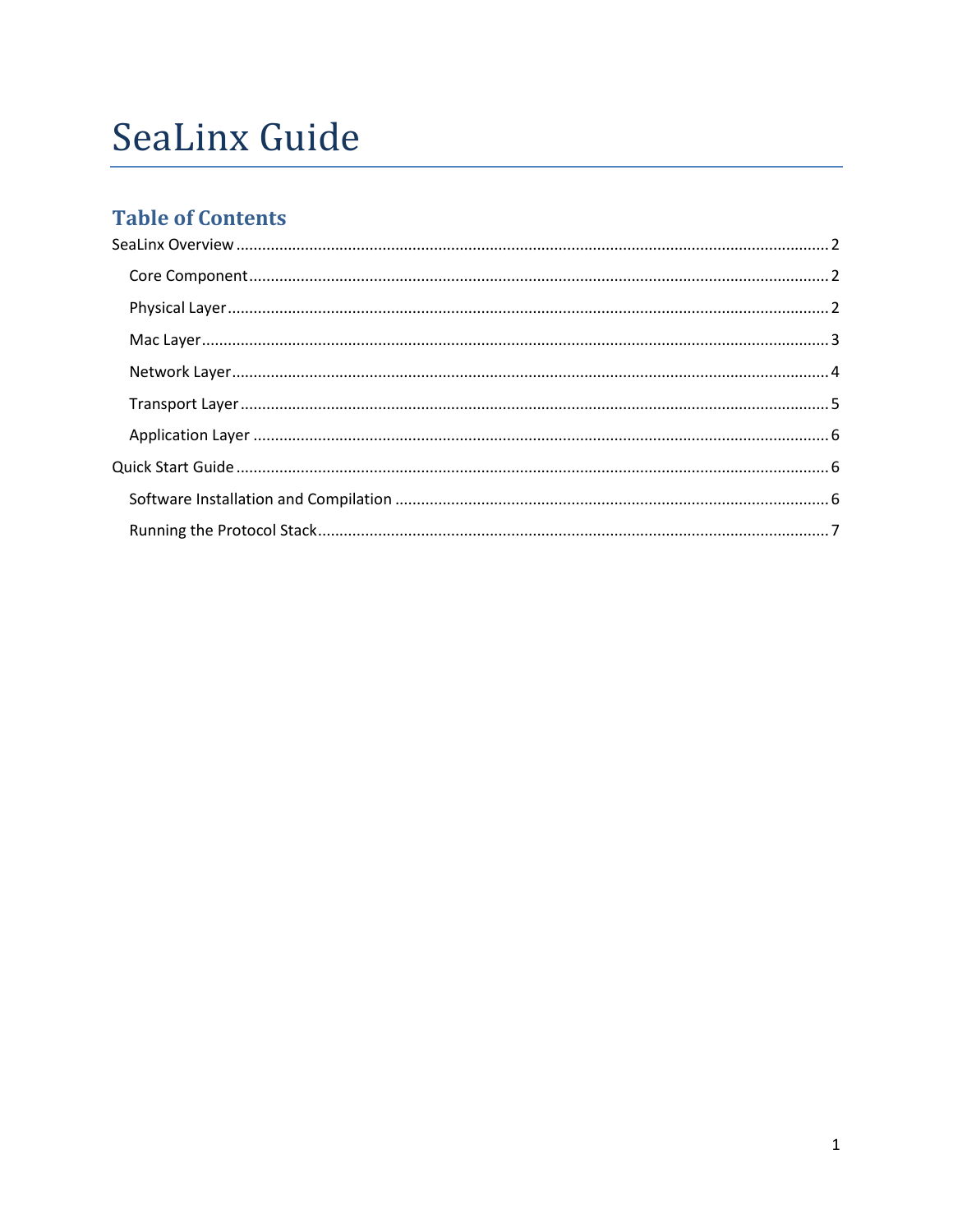## <span id="page-1-0"></span>**SeaLinx Overview**

SeaLinx adopts a layer-based design with the following components

- Application layer
- Transport layer
- Network layer
- MAC layer
- Physical layer
- Core component

An upper layer program must be linked with one program in the direct lower layer, so that a packet can be routed correctly through the stack.

## <span id="page-1-1"></span>**Core Component**

The core component is responsible for dispatching data among layers. The component waits for connections from protocol stack layers. It can be started by running

sealinx-core -p <core port>

where <core port> is the port that the core is listening on.

Settings for the core can be found in the file settings.ini in the same folder as where sealinx-core is running. A sample content of the file follows

[General Settings] MacAddress = 1 NetworkAddress = 1 PacketSize = 1024

where

- MacAddress is the MAC address of the node
- NetworkAddress is the Network address of the node
- PacketSize is the maximum packet size that is transmitted between layers.

## <span id="page-1-2"></span>**Physical Layer**

The physical layer interprets packets from acoustic modems and sends data to them. OFDM modems are handled by sealinx-ofdm-cmd. The syntax of the command is

./sealinx-ofdm-cmd -p <core port>

where <core port> is the port that the core is listening on.

There are two configuration needed for the module: config\_ofdm.cfg and config\_ser.cfg.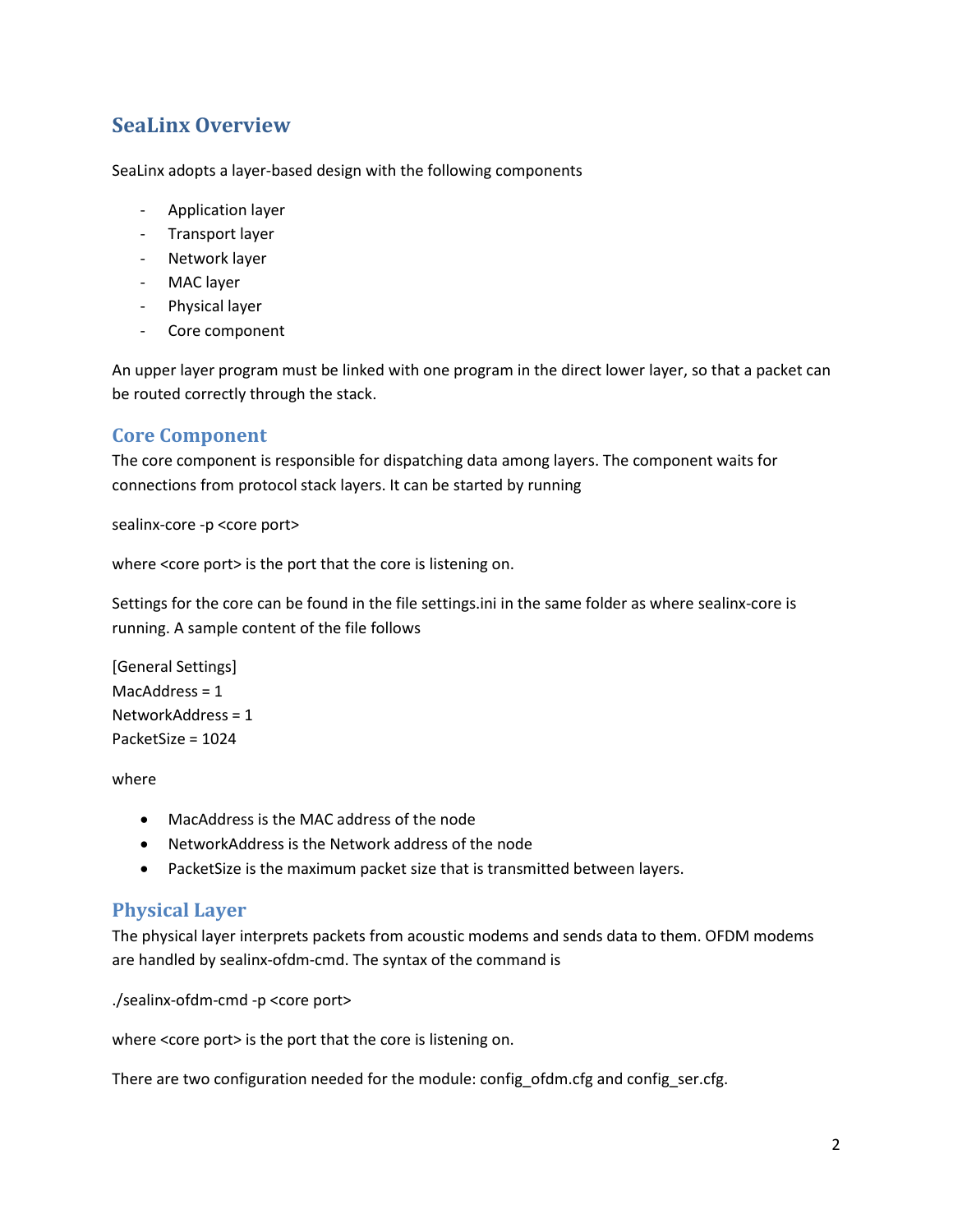config\_ser.cfg specifies the port and baud rate used to connect to a modem. The first line is the port, and the second line is the baud rate. Most of the time, failure to connect to a modem happens because of incorrect serial settings.

config\_ofdm.cfg specifies the setting of the modems. Each line consists of a parameter name and its value, which are separated by a colon as follows

<variable name> : < variable value>

There are three parameters currently used:

- OFDM\_ACOUSTIC\_RATE: OFDM Modem Acoustic Sending Rate (bps) OFDM\_ACOUSTIC\_RATE : 2500
- OFDM\_MTU: OFDM Modem Maximum Transmission Unit (bytes) OFDM\_MTU : 1280
- OFDM\_IFGT: OFDM Modem Inter Frame Guard Time (ms) OFDM\_IFGT: 110

### <span id="page-2-0"></span>**Mac Layer**

In the given package, there are two MAC programs: sealinx-mac and sealinx-uwaloha. Sealinx-mac is a dummy MAC layer and sealinx-aloha implements the ALOHA protocol.

The syntax of sealinx-mac is

sealinx-mac -i <protocol ID> -p <core port>

where

- < protocol ID> is the identifier of the protocol, which will be filled in the type field in the MAC header.
- <core port> is the port that the core is listening on.

With this syntax, multiple MAC layers can be connected to one, given that their identifiers are different.

The syntax of sealinx-uwaloha is

sealinx-uwaloha -i <protocol ID> -p <core port> -c <aloha config file> -t <arp table file>

where

- <protocol ID> and <core port> are the same as with sealinx-mac
- <aloha config file> is the configuration file of aloha.
- $\bullet$  <arp table file> is the file specifying the ARP table.

A sample aloha config file follows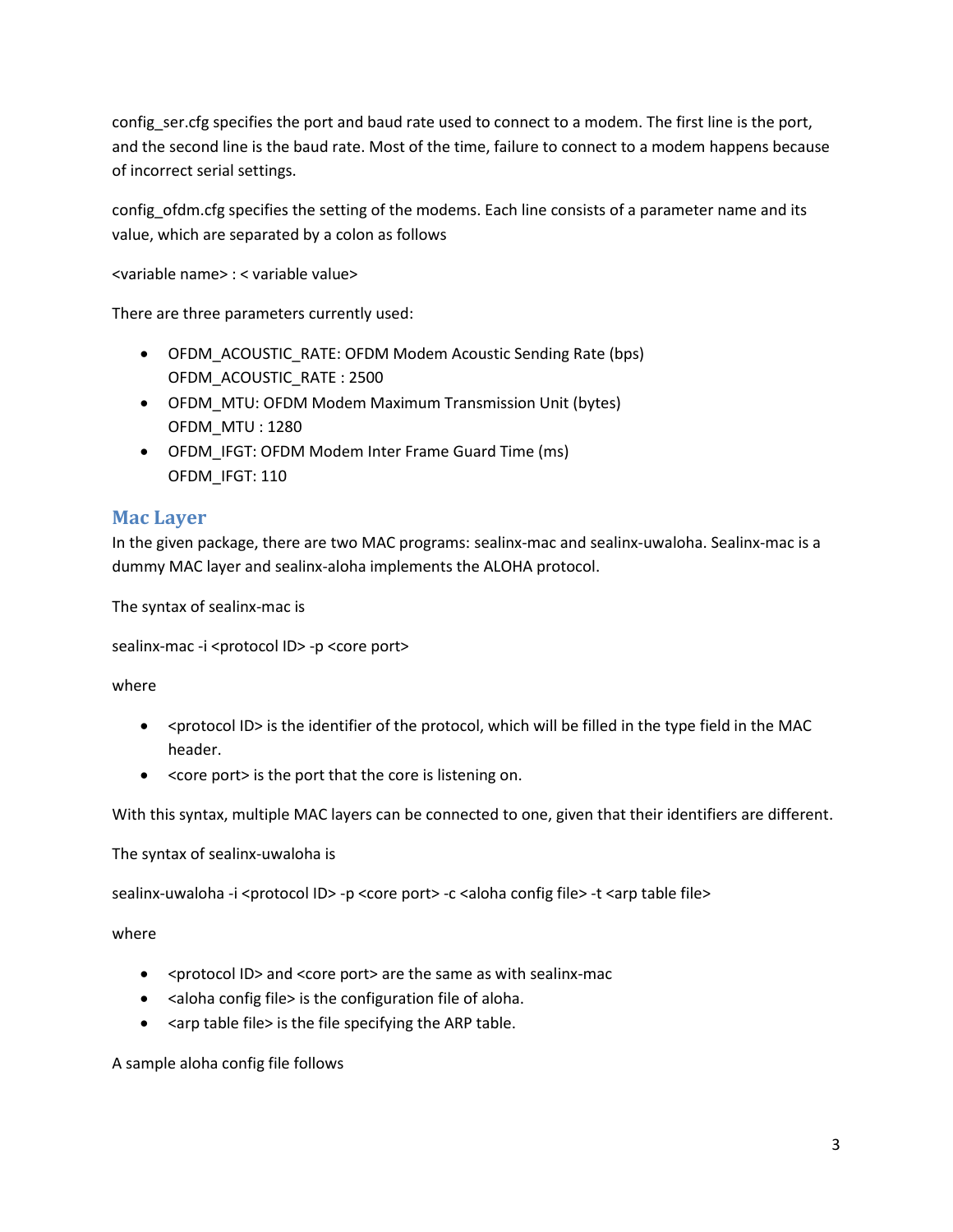UWALOHA\_SOCK\_TIMEOUT : 10 UWALOHA\_ACK\_TIMEOUT : 25 UWALOHA\_RETX\_MAX : 3 UWALOHA\_BROADCAST\_ADD : 99

Where

- UWALOHA\_SOCK\_TIMEOUT is the timeout length on reading the core socket.
- UWALOHA\_ACK\_TIMEOUT is the ACK time out.
- UWALOHA\_RETX\_MAX is the maximum number of retransmissions.
- UWALOHA\_BROADCAST\_ADD is the broadcast address. This is deprecated and will be removed in future releases.

An ARP table file consists of lines, each specifies a MAC address and the corresponding network address as follows

<mac address> : <net address>

#### <span id="page-3-0"></span>**Network Layer**

The packet provides three network layer programs: sealinx-net, sealinx-sroute and sealinx-droute.

- sealinx-net is a dummy network layer.
- sealinx-sroute implements static routing.
- sealinx-droute implement dynamic routing.

The syntax for sealinx-net is

sealinx-net -i <protocol ID> -p <core port> -m <MAC protocol ID>

where

- < protocol ID> is the identifier of the protocol, which will be filled in the type field in the network header.
- <core port> is the port that the core is listening on.
- <mac protocol ID> is the identifier of the underlying MAC protocol.

#### The syntax of sealinx-sroute is

sealinx-sroute -i <protocol ID> -p <core port> -m <MAC protocol ID> -c <routing table file>

where

- The first three parameters are the same as sealinx-net
- < routing table file> is the file listing the routes in the network.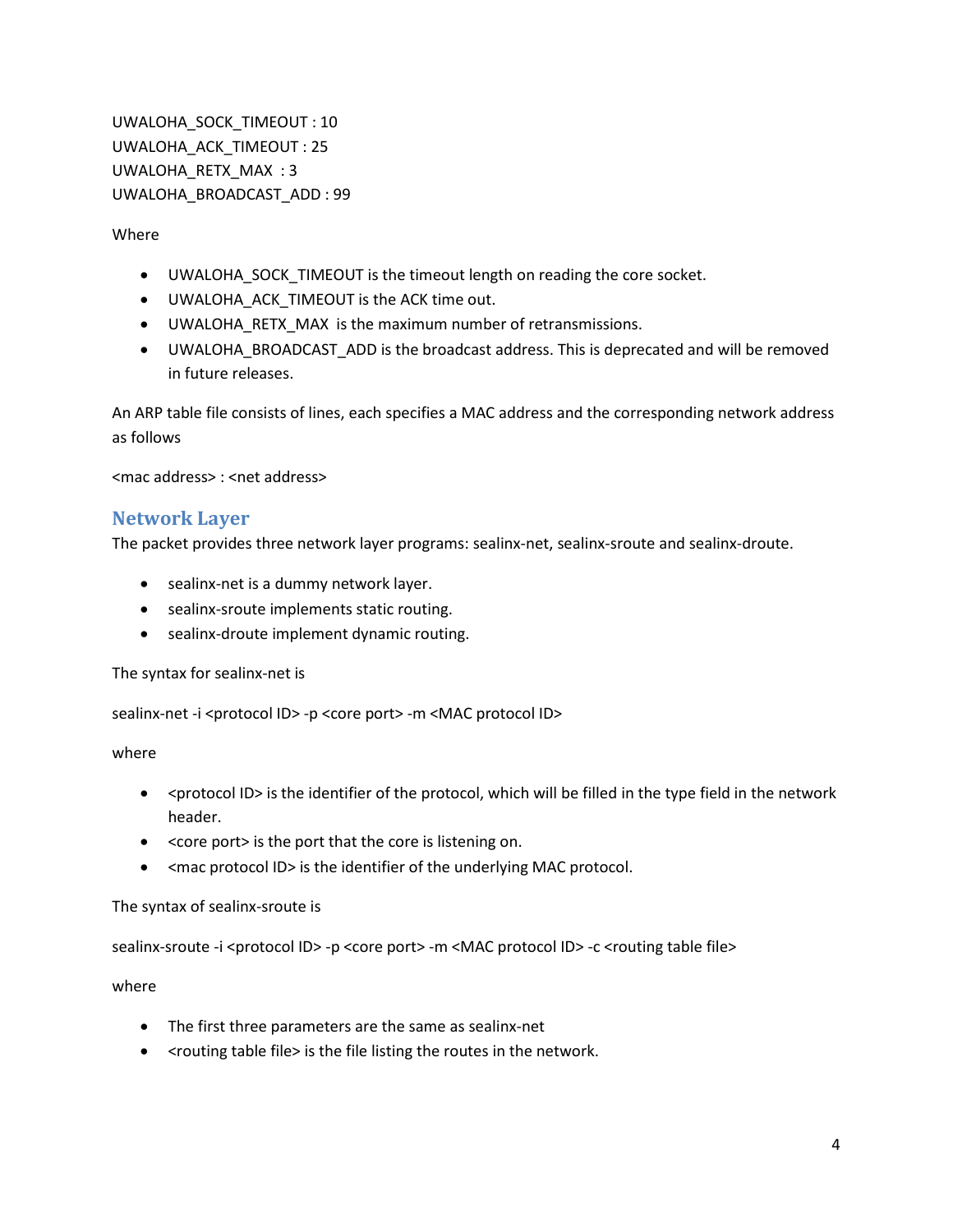A routing table file consists of lines, each include three numbers: the source node, the relay node and the destination node in the following format:

<source node> : < relay node> : <dest node>

The syntax of sealinx-droute is

sealinx-droute-i <protocol ID> -p <core port> -m <MAC protocol ID> -c <dynamic routing config>

The first three parameters are the same as sealinx-net. The last parameter is the configuration file of dynamic routing. A sample file follows

[Protocol Parameters] StableHelloPeriod = 180 UnstableHelloPeriod = 20 NumRoutingEntries = 10 EntryTimeout = 190 MinimumUpdateWait = 10

MaximumUpdateWait = 30

where

- StableHelloPeriod: The frequency of sending HELLO messages when the routing table is stable. A routing table is determined to be stable if at least two HELLO message from its neighbors which do not incur any update to the local routing table.
- UnstableHelloPeriod: The frequency of sending HELLO message when the routing table is unstable. A routing table is unstable after initialization or after the node receives a HELLO message from one of its neighbors, which changes the table.
- NumRoutingEntries: the maximal number of routes, which should be at least the number of nodes.
- EntryTimeOut: The validity interval of a routing entry. After a routing entry is updated, the countdown timer associated with it is reset to EntryTimeOut. If this timer times out, the entry is deleted.
- MinimumUpdateWait, MaximumUpdateWait: the minimum/maximum time that a node needs to wait before it broadcast changes to its routing table. After a change to the routing table is detected, a node set up a timer, whose interval is from MinimumUpdateWait to MaximumUpdateWait, to broadcast the changes.

## <span id="page-4-0"></span>**Transport Layer**

In the package, there is only a dummy transport layer: sealinx-tra, whose syntax is

sealinx-tra -i <protocol ID> -p <core port> -m <MAC protocol ID> -n <net protocol ID>

where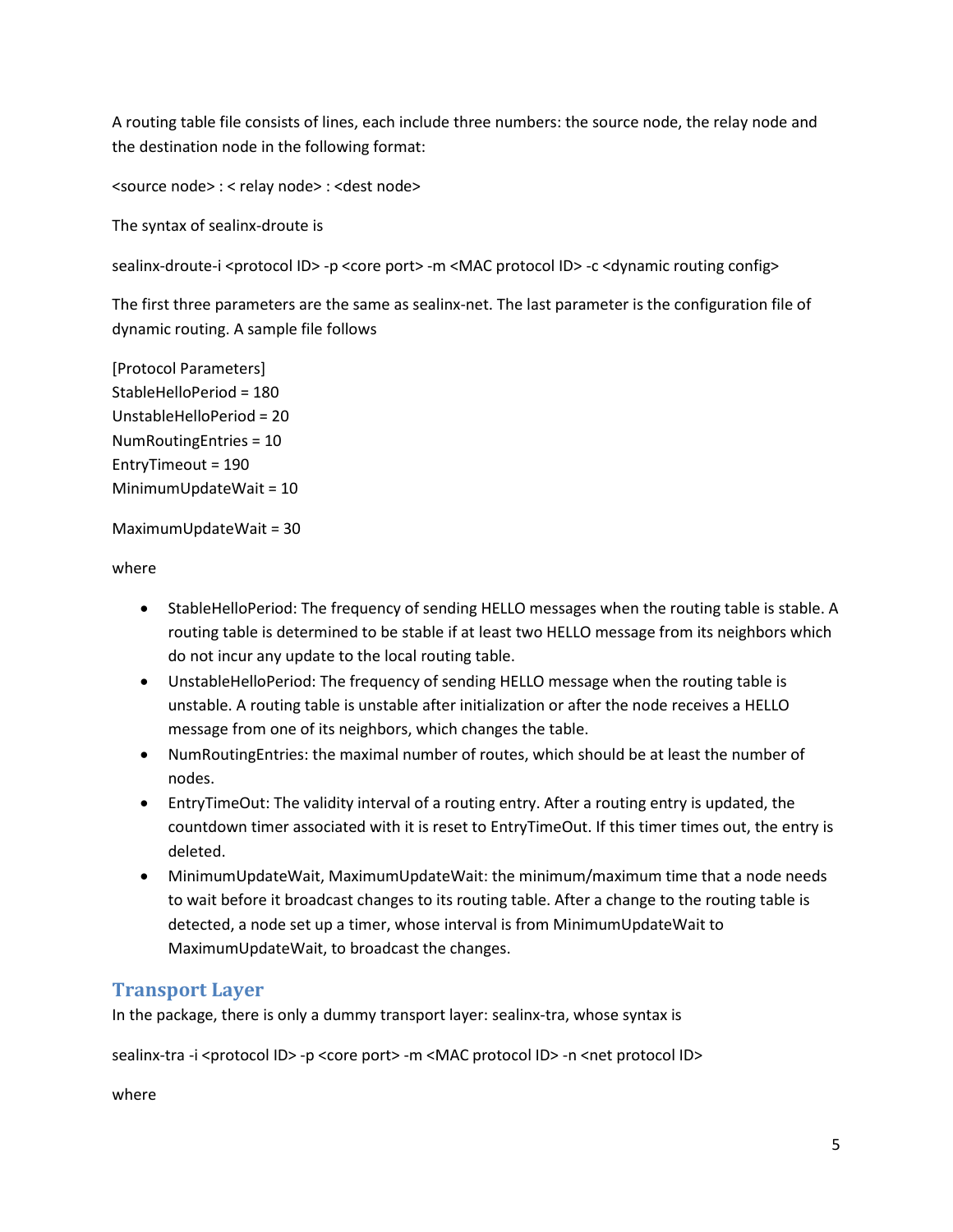- < protocol ID> is the identifier of the protocol, which will be filled in the type field in the network header.
- <core port> is the port that the core is listening on.
- <mac protocol ID> is the identifier of the underlying MAC protocol.
- <net protocol ID> is the identifier of the underlying network protocol. Note that the network protocol must be registered with the MAC protocol.

## <span id="page-5-0"></span>**Application Layer**

In the application layer, we include a Poisson traffic generator: sealinx-tx-poi. In the sender, the syntax is

sealinx-tx-poi -i <app ID> -p <core port> -m <MAC protocol ID> -n <net protocol ID> - t <transport protocol id> -l <packet length> -r <traffic rate> -d <destination node>

where

- $\bullet$  <app ID> is the identifier of the application, which will be filled in the service type field.
- <core port> is the port that the core is listening on.
- <mac protocol ID> is the identifier of the underlying MAC protocol.
- <net protocol ID> is the identifier of the underlying network protocol. Note that the network protocol must be registered with the MAC protocol.
- <transport protocol ID> is the identifier of the underlying network protocol. Note that the network protocol must be registered with the network protocol.
- $\bullet$  <packet length> is the size of the packet that is sent.
- <traffic rate> is the rate of sending, in packets per second.
- $\bullet$  <destination node> is the network address of the destination.

Note that multiple upper layer protocol can be registered with a lower layer one.

## <span id="page-5-1"></span>**Quick Start Guide**

The rest of the guide assumes that users have some experience with the Linux operating system.

## <span id="page-5-2"></span>**Software Installation and Compilation**

- Download the CRI project archive sealinx-dev-1.0.0.0.tar.gz
- Extract the archive

#### tar xvzf sealinx- dev-1.0.0.0.tar.gz

• Compile the sample code

cd sealinx- dev-1.0.0.0.tar.gz ./configure make install DESTDIR=`pwd`/tmp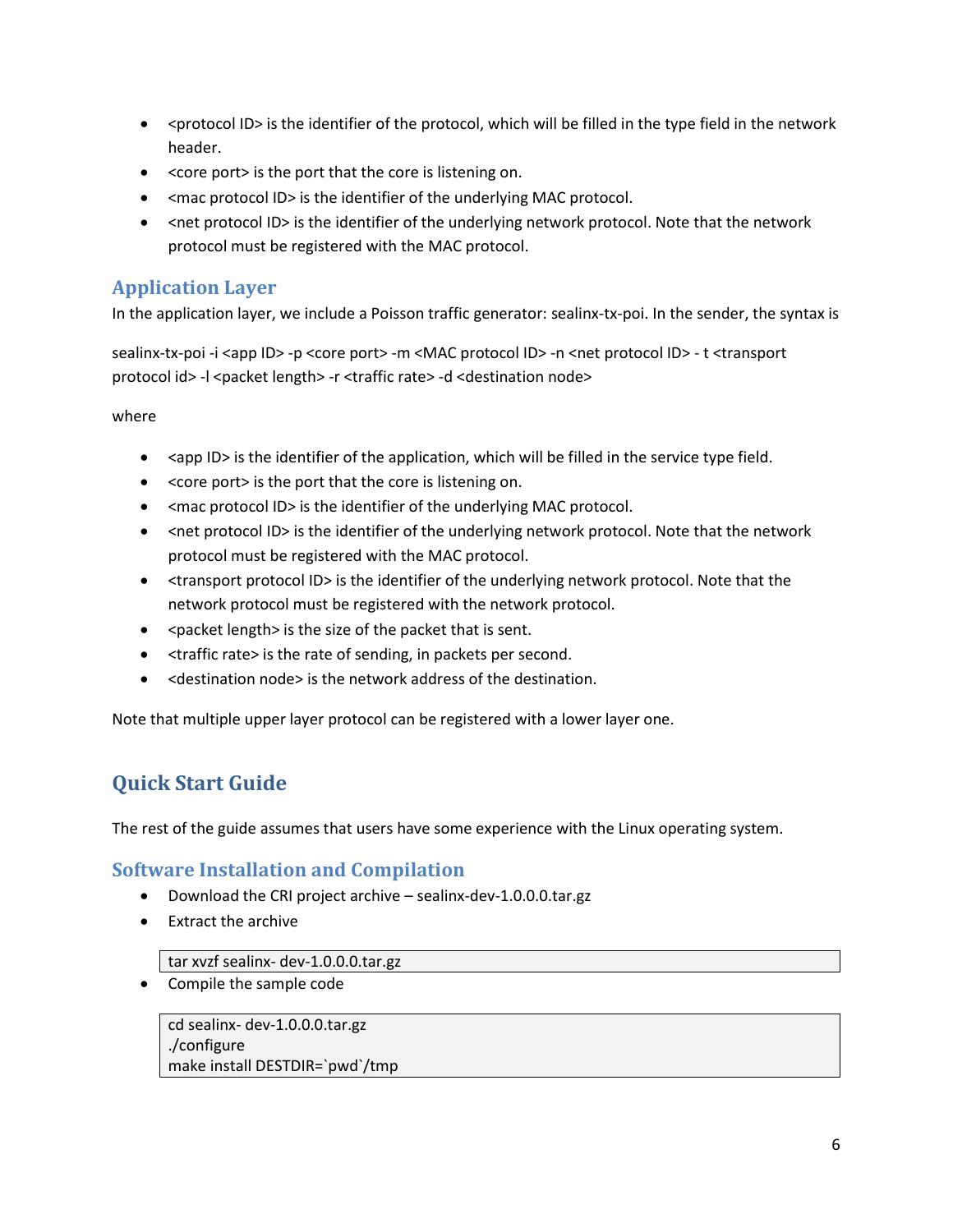At this points, the sample programs can be found under the *tmp/usr/local/bin* folder in your working directory

## <span id="page-6-0"></span>**Running the Protocol Stack**

This section shows you how to run a sample combination of protocols: UW-Aloha, Static Routing, dummy transport layer and Poisson Traffic Generator on OFDM modems.

 Copy programs *sealinx-core, sealinx-ofdm-cmd, sealinx-uwaloha, sealinx-sroute* and *sealinx-txpoi* from your *sealinx-2013-01-14/bin* to a directory, say *~/sealinx-bin*. Assuming you are in the project directory

cp sealinx- dev-1.0.0.0 /bin/sealinx-{core,ofdm-cmd,uwaloha,sroute, tx-poi} ~/sealinx-bin

 Copy configuration files *settings.ini, config\_ser.cfg, config\_net.cfg, config\_uwaloha.cfg, config\_arp.cfg, config \_ofdm.cfg* to *~/sealinx-bin*

cp sealinx- dev-1.0.0.0/bin/config\_{conn}ser,net,uwaloha,arp,ofdm}.cfg ~/sealinx-bin cp sealinx- dev-1.0.0.0/bin/settings.ini ~/sealinx-bin

Please refer to previous pages for detailed information on how to change the settings.

Copy the dummy transport layer that you have just compiled to *~/sealinx-bin*

cp sealinx-2013-01-14/sealinx-1.0.0.0/tmp/usr/local/bin/sealinx-tra ~/sealinx-bin

- Run the programs
	- o Change your directory to *~/sealinx-bin*

cd ~/sealinx-bin

o Run the core

./sealinx-core -p 12345 &

Make sure that port 12345 has not been used by another program. Otherwise, pick another port number.

o Run the modem driver

./sealinx-ofdm-cmd -p 12345 &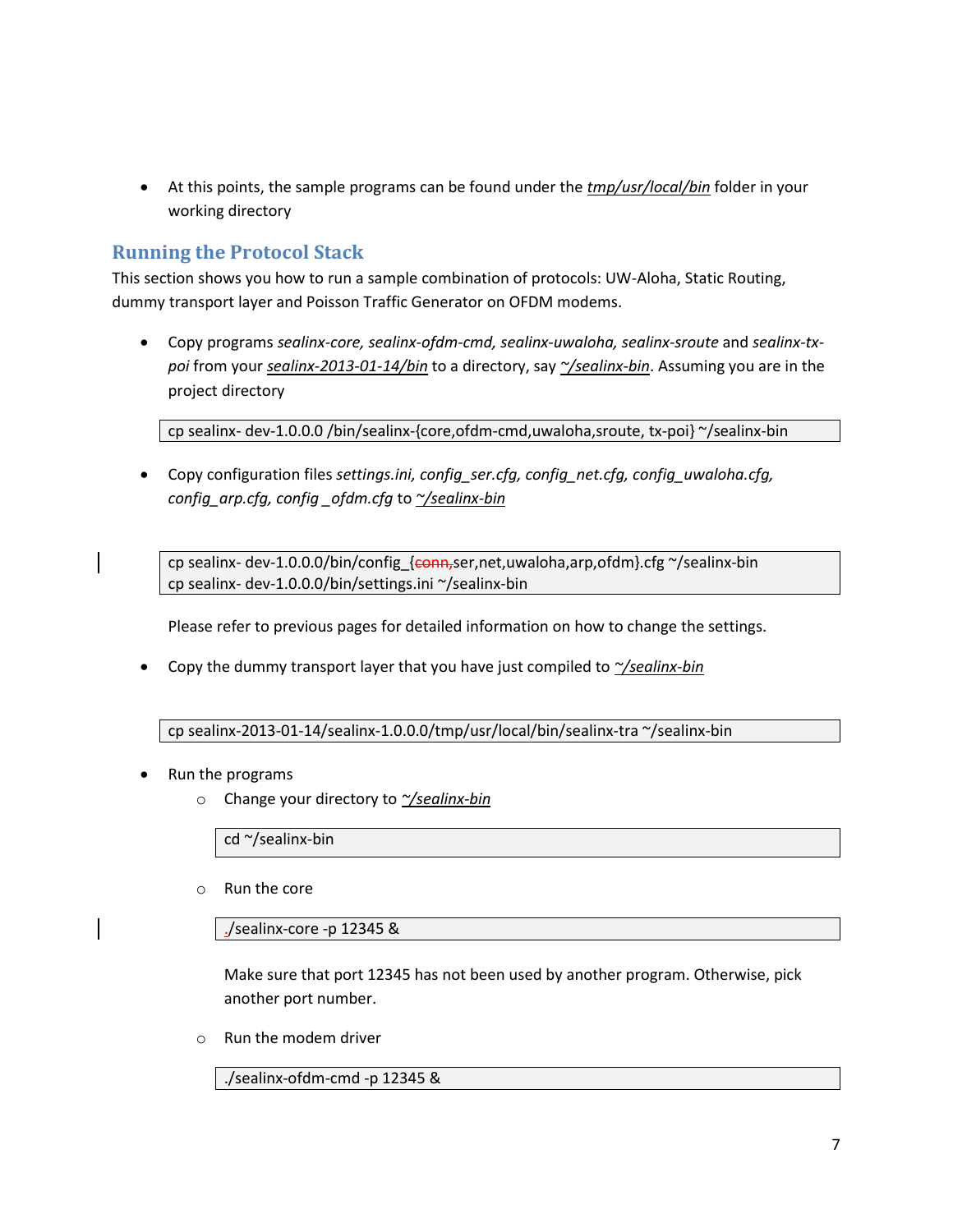Don't forget the **dot** before the slash.

o Run UW Aloha

./sealinx-uwaloha -i 2 -p 12345 -c config\_uwaloha.cfg -t config\_arp.cfg &

o Run static routing

./sealinx-sroute -i  $3$  -p 12345 -m 2 -c config net.cfg &

o Run the dummy transport layer

./sealinx-tra -i 4 -p 12345 -m 2 -n 3 &

- o Run the Poisson traffic generator
	- **-** On senders

./sealinx-tx-poi -i 5 –p 12345 -m 2 -n 3 -t 4 -l 200 -r 0.05 –d 1 &

On receivers or relays

./sealinx-tx-poi -i 5 –p 12345 -m 2 -n 3 -t 4 &

Note: on relays nodes, you do not need to run the application layer.

You can put all the above-mentioned commands to run SeaLinx in a script as follows:

```
#!/bin/sh
if [ $# -lt 2 ]; then
  echo "$0 <port number> <send | recv>"
   exit 1
fi
PORT=$1
TYPE=$2
./sealinx-core -p $PORT &
sleep 1
./sealinx-ofdm-cmd -p $PORT&
./sealinx-uwaloha -i 2 -p $PORT -c config_uwaloha.cfg -t config_arp.cfg &
./sealinx-sroute -i 3 -p $PORT -m 2 -c config_net.cfg&
./sealinx-tra -i 4 -p $PORT -m 2 -n 3 &
if [ "$TYPE" = "send" ]; then
   sleep 20
   ./sealinx-tx-poi -i 5 -p $PORT -m 2 -n 3 -t 4 -l 200 -r 0.05 -d 1 &
else
   ./sealinx-tx-poi -i 5 -p $PORT -m 2 -n 3 -t 4 &
fi
```